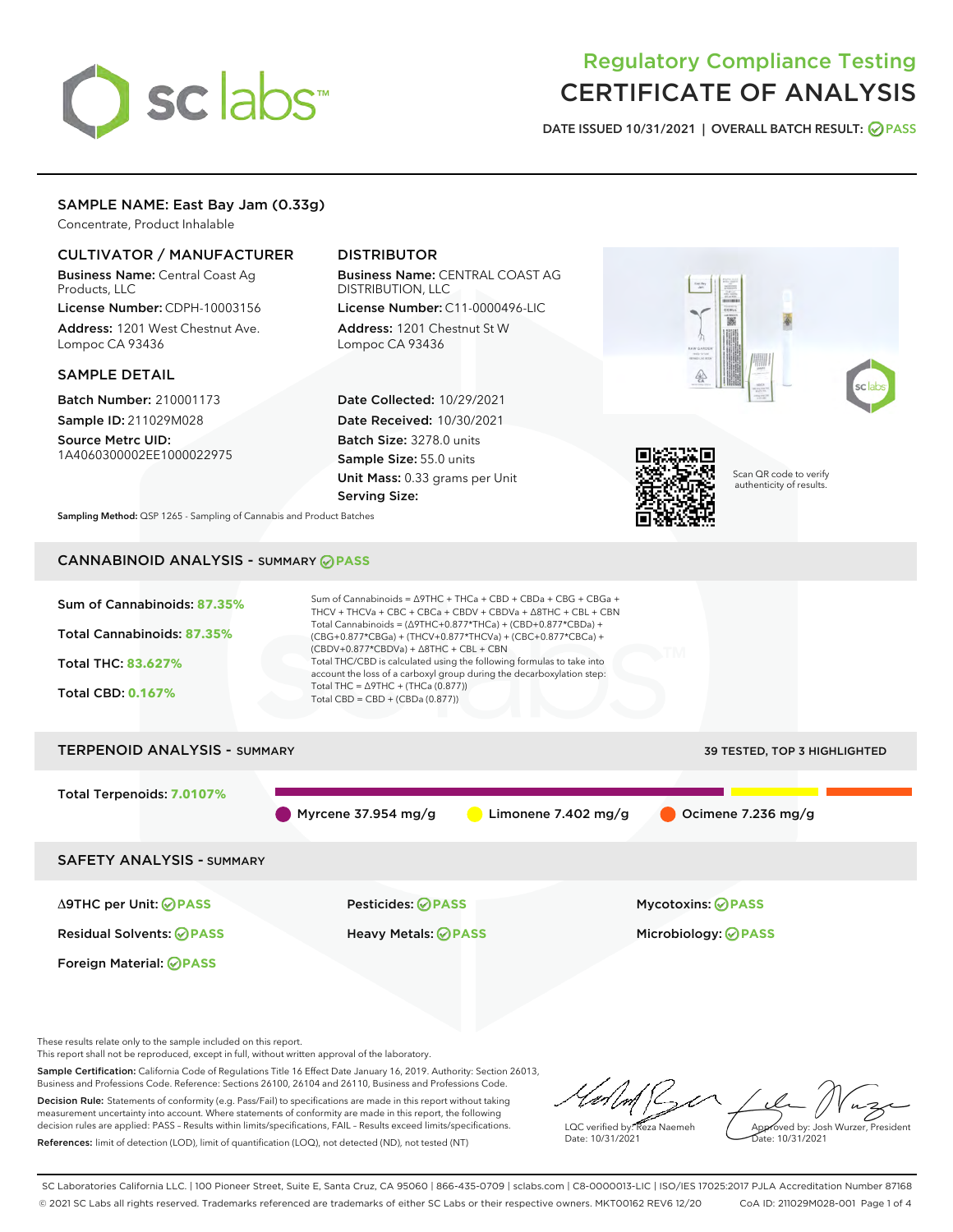

Terpene analysis utilizing gas chromatography-flame ionization detection (GC-

MEASUREMENT



EAST BAY JAM (0.33G) | DATE ISSUED 10/31/2021 | OVERALL BATCH RESULT: @ PASS

TERPENOID TEST RESULTS - 10/31/2021

FID). **Method:** QSP 1192 - Analysis of Terpenoids by GC-FID

#### CANNABINOID TEST RESULTS - 10/30/2021 2 PASS

Tested by high-performance liquid chromatography with diode-array detection (HPLC-DAD). **Method:** QSP 1157 - Analysis of Cannabinoids by HPLC-DAD

#### TOTAL CANNABINOIDS: **87.35%**

Total Cannabinoids (Total THC) + (Total CBD) + (Total CBG) + (Total THCV) + (Total CBC) + (Total CBDV) + ∆8THC + CBL + CBN

TOTAL THC: **83.627%** Total THC (∆9THC+0.877\*THCa)

TOTAL CBD: **0.167%**

Total CBD (CBD+0.877\*CBDa)

TOTAL CBG: 2.642% Total CBG (CBG+0.877\*CBGa)

TOTAL THCV: 0.66% Total THCV (THCV+0.877\*THCVa)

TOTAL CBC: ND Total CBC (CBC+0.877\*CBCa)

TOTAL CBDV: ND Total CBDV (CBDV+0.877\*CBDVa)

| <b>COMPOUND</b>  | LOD/LOQ<br>(mg/g)          | <b>MEASUREMENT</b><br><b>UNCERTAINTY</b><br>(mg/g) | <b>RESULT</b><br>(mg/g) | <b>RESULT</b><br>(%) |
|------------------|----------------------------|----------------------------------------------------|-------------------------|----------------------|
| <b>A9THC</b>     | 0.06/0.26                  | ±28.768                                            | 836.27                  | 83.627               |
| <b>CBG</b>       | 0.06/0.19                  | ±1.041                                             | 26.42                   | 2.642                |
| <b>THCV</b>      | 0.1 / 0.2                  | ±0.33                                              | 6.6                     | 0.66                 |
| <b>CBN</b>       | 0.1/0.3                    | ±0.16                                              | 2.5                     | 0.25                 |
| <b>CBD</b>       | 0.07/0.29                  | ±0.077                                             | 1.67                    | 0.167                |
| $\triangle$ 8THC | 0.1/0.4                    | N/A                                                | <b>ND</b>               | <b>ND</b>            |
| <b>THCa</b>      | 0.05/0.14                  | N/A                                                | <b>ND</b>               | <b>ND</b>            |
| <b>THCVa</b>     | 0.07/0.20                  | N/A                                                | <b>ND</b>               | <b>ND</b>            |
| <b>CBDa</b>      | 0.02/0.19                  | N/A                                                | <b>ND</b>               | <b>ND</b>            |
| <b>CBDV</b>      | 0.04/0.15                  | N/A                                                | <b>ND</b>               | <b>ND</b>            |
| <b>CBDVa</b>     | 0.03/0.53                  | N/A                                                | <b>ND</b>               | <b>ND</b>            |
| <b>CBGa</b>      | 0.1 / 0.2                  | N/A                                                | <b>ND</b>               | <b>ND</b>            |
| <b>CBL</b>       | 0.06 / 0.24                | N/A                                                | <b>ND</b>               | <b>ND</b>            |
| <b>CBC</b>       | 0.2 / 0.5                  | N/A                                                | <b>ND</b>               | <b>ND</b>            |
| <b>CBCa</b>      | 0.07 / 0.28                | N/A                                                | <b>ND</b>               | <b>ND</b>            |
|                  | <b>SUM OF CANNABINOIDS</b> |                                                    | 873.5 mg/g              | 87.35%               |

#### **UNIT MASS: 0.33 grams per Unit**

| ∆9THC per Unit                        | 1120 per-package limit | 275.97 mg/unit | <b>PASS</b> |
|---------------------------------------|------------------------|----------------|-------------|
| <b>Total THC per Unit</b>             |                        | 275.97 mg/unit |             |
| <b>CBD</b> per Unit                   |                        | $0.55$ mg/unit |             |
| <b>Total CBD per Unit</b>             |                        | $0.55$ mg/unit |             |
| Sum of Cannabinoids<br>per Unit       |                        | 288.3 mg/unit  |             |
| <b>Total Cannabinoids</b><br>per Unit |                        | 288.2 mg/unit  |             |

| <b>COMPOUND</b>         | LOD/LOQ<br>(mg/g) | <b>MEASUREMENT</b><br><b>UNCERTAINTY</b><br>(mg/g) | <b>RESULT</b><br>(mg/g)                         | <b>RESULT</b><br>$(\%)$ |
|-------------------------|-------------------|----------------------------------------------------|-------------------------------------------------|-------------------------|
| Myrcene                 | 0.008 / 0.025     | ±0.4896                                            | 37.954                                          | 3.7954                  |
| Limonene                | 0.005 / 0.016     | ±0.1058                                            | 7.402                                           | 0.7402                  |
| Ocimene                 | 0.011 / 0.038     | ±0.2323                                            | 7.236                                           | 0.7236                  |
| $\upbeta$ Caryophyllene | 0.004 / 0.012     | ±0.1970                                            | 5.535                                           | 0.5535                  |
| $\alpha$ Pinene         | 0.005 / 0.017     | ±0.0287                                            | 3.337                                           | 0.3337                  |
| β Pinene                | 0.004 / 0.014     | ±0.0244                                            | 2.124                                           | 0.2124                  |
| Linalool                | 0.009 / 0.032     | ±0.0676                                            | 1.780                                           | 0.1780                  |
| $\alpha$ Humulene       | 0.009/0.029       | ±0.0461                                            | 1.435                                           | 0.1435                  |
| Terpineol               | 0.016 / 0.055     | ±0.0518                                            | 0.843                                           | 0.0843                  |
| trans-β-Farnesene       | 0.008 / 0.025     | ±0.0233                                            | 0.657                                           | 0.0657                  |
| Fenchol                 | 0.010 / 0.034     | ±0.0187                                            | 0.483                                           | 0.0483                  |
| Terpinolene             | 0.008 / 0.026     | ±0.0068                                            | 0.333                                           | 0.0333                  |
| Camphene                | 0.005 / 0.015     | ±0.0019                                            | 0.165                                           | 0.0165                  |
| Borneol                 | 0.005 / 0.016     | ±0.0055                                            | 0.132                                           | 0.0132                  |
| Nerolidol               | 0.009 / 0.028     | ±0.0071                                            | 0.113                                           | 0.0113                  |
| Valencene               | 0.009 / 0.030     | ±0.0070                                            | 0.101                                           | 0.0101                  |
| Guaiol                  | 0.009 / 0.030     | ±0.0047                                            | 0.100                                           | 0.0100                  |
| Citronellol             | 0.003 / 0.010     | ±0.0046                                            | 0.094                                           | 0.0094                  |
| Fenchone                | 0.009 / 0.028     | ±0.0017                                            | 0.058                                           | 0.0058                  |
| Caryophyllene<br>Oxide  | 0.010 / 0.033     | ±0.0023                                            | 0.051                                           | 0.0051                  |
| $\alpha$ Bisabolol      | 0.008 / 0.026     | ±0.0022                                            | 0.042                                           | 0.0042                  |
| Geraniol                | 0.002 / 0.007     | ±0.0016                                            | 0.037                                           | 0.0037                  |
| $\gamma$ Terpinene      | 0.006 / 0.018     | ±0.0006                                            | 0.033                                           | 0.0033                  |
| Sabinene Hydrate        | 0.006 / 0.022     | ±0.0009                                            | 0.023                                           | 0.0023                  |
| $\alpha$ Terpinene      | 0.005 / 0.017     | ±0.0003                                            | 0.022                                           | 0.0022                  |
| Nerol                   | 0.003 / 0.011     | ±0.0008                                            | 0.017                                           | 0.0017                  |
| Sabinene                | 0.004 / 0.014     | N/A                                                | <loq< th=""><th><loq< th=""></loq<></th></loq<> | <loq< th=""></loq<>     |
| $\alpha$ Phellandrene   | 0.006 / 0.020     | N/A                                                | <loq< th=""><th><loq< th=""></loq<></th></loq<> | <loq< th=""></loq<>     |
| <b>3 Carene</b>         | 0.005 / 0.018     | N/A                                                | <loq< th=""><th><loq< th=""></loq<></th></loq<> | <loq< th=""></loq<>     |
| Eucalyptol              | 0.006 / 0.018     | N/A                                                | <loq< th=""><th><loq< th=""></loq<></th></loq<> | <loq< th=""></loq<>     |
| p-Cymene                | 0.005 / 0.016     | N/A                                                | <b>ND</b>                                       | <b>ND</b>               |
| (-)-Isopulegol          | 0.005 / 0.016     | N/A                                                | <b>ND</b>                                       | ND                      |

Camphor 0.006 / 0.019 N/A ND ND Isoborneol 0.004 / 0.012 N/A ND ND Menthol 0.008 / 0.025 N/A ND ND R-(+)-Pulegone 0.003 / 0.011 N/A ND ND Geranyl Acetate  $0.004 / 0.014$  N/A ND ND  $\alpha$  Cedrene  $0.005 / 0.016$  N/A ND ND Cedrol 0.008 / 0.027 N/A ND ND TOTAL TERPENOIDS 70.107 mg/g 7.0107%

SC Laboratories California LLC. | 100 Pioneer Street, Suite E, Santa Cruz, CA 95060 | 866-435-0709 | sclabs.com | C8-0000013-LIC | ISO/IES 17025:2017 PJLA Accreditation Number 87168 © 2021 SC Labs all rights reserved. Trademarks referenced are trademarks of either SC Labs or their respective owners. MKT00162 REV6 12/20 CoA ID: 211029M028-001 Page 2 of 4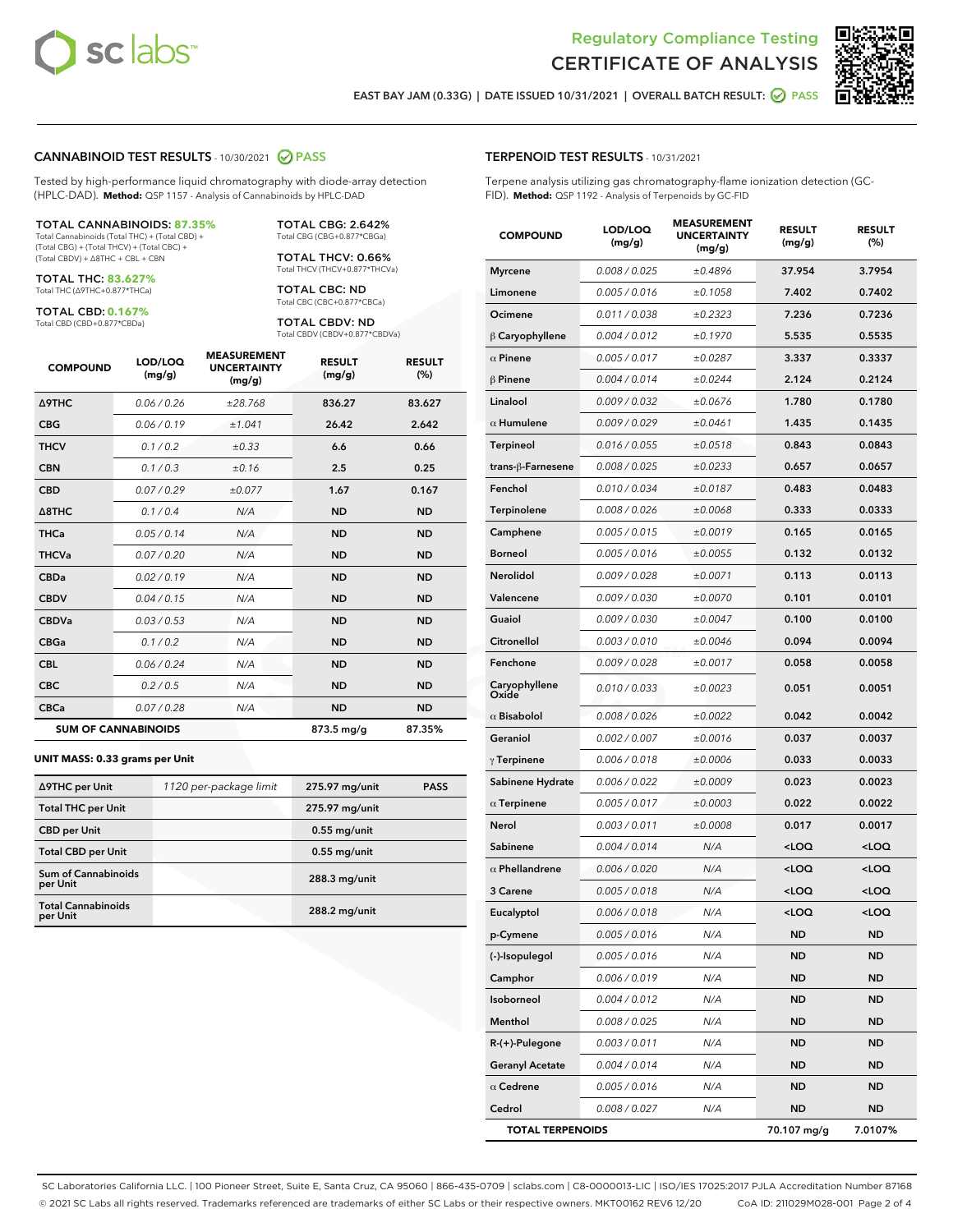



EAST BAY JAM (0.33G) | DATE ISSUED 10/31/2021 | OVERALL BATCH RESULT:  $\bigcirc$  PASS

# CATEGORY 1 PESTICIDE TEST RESULTS - 10/31/2021 2 PASS

Pesticide and plant growth regulator analysis utilizing high-performance liquid chromatography-mass spectrometry (HPLC-MS) or gas chromatography-mass spectrometry (GC-MS). \*GC-MS utilized where indicated. **Method:** QSP 1212 - Analysis of Pesticides and Mycotoxins by LC-MS or QSP 1213 - Analysis of Pesticides by GC-MS

| <b>COMPOUND</b>             | LOD/LOQ<br>$(\mu g/g)$ | <b>ACTION</b><br><b>LIMIT</b><br>$(\mu q/q)$ | <b>MEASUREMENT</b><br><b>UNCERTAINTY</b><br>$(\mu g/g)$ | <b>RESULT</b><br>$(\mu g/g)$ | <b>RESULT</b> |
|-----------------------------|------------------------|----------------------------------------------|---------------------------------------------------------|------------------------------|---------------|
| Aldicarb                    | 0.03 / 0.08            | $\ge$ LOD                                    | N/A                                                     | <b>ND</b>                    | <b>PASS</b>   |
| Carbofuran                  | 0.02 / 0.05            | $\ge$ LOD                                    | N/A                                                     | <b>ND</b>                    | <b>PASS</b>   |
| Chlordane*                  | 0.03 / 0.08            | $\ge$ LOD                                    | N/A                                                     | <b>ND</b>                    | <b>PASS</b>   |
| Chlorfenapyr*               | 0.03/0.10              | $\ge$ LOD                                    | N/A                                                     | <b>ND</b>                    | <b>PASS</b>   |
| Chlorpyrifos                | 0.02 / 0.06            | $\ge$ LOD                                    | N/A                                                     | <b>ND</b>                    | <b>PASS</b>   |
| Coumaphos                   | 0.02 / 0.07            | $\ge$ LOD                                    | N/A                                                     | <b>ND</b>                    | <b>PASS</b>   |
| Daminozide                  | 0.02 / 0.07            | $\ge$ LOD                                    | N/A                                                     | <b>ND</b>                    | <b>PASS</b>   |
| <b>DDVP</b><br>(Dichlorvos) | 0.03/0.09              | $>$ LOD                                      | N/A                                                     | <b>ND</b>                    | <b>PASS</b>   |
| Dimethoate                  | 0.03 / 0.08            | $\ge$ LOD                                    | N/A                                                     | <b>ND</b>                    | <b>PASS</b>   |
| Ethoprop(hos)               | 0.03/0.10              | $\ge$ LOD                                    | N/A                                                     | <b>ND</b>                    | <b>PASS</b>   |
| Etofenprox                  | 0.02/0.06              | $>$ LOD                                      | N/A                                                     | <b>ND</b>                    | <b>PASS</b>   |
| Fenoxycarb                  | 0.03 / 0.08            | $\ge$ LOD                                    | N/A                                                     | <b>ND</b>                    | <b>PASS</b>   |
| Fipronil                    | 0.03/0.08              | $>$ LOD                                      | N/A                                                     | <b>ND</b>                    | <b>PASS</b>   |
| Imazalil                    | 0.02 / 0.06            | $\ge$ LOD                                    | N/A                                                     | <b>ND</b>                    | <b>PASS</b>   |
| Methiocarb                  | 0.02 / 0.07            | $\ge$ LOD                                    | N/A                                                     | <b>ND</b>                    | <b>PASS</b>   |
| Methyl<br>parathion         | 0.03/0.10              | $>$ LOD                                      | N/A                                                     | <b>ND</b>                    | <b>PASS</b>   |
| <b>Mevinphos</b>            | 0.03/0.09              | $>$ LOD                                      | N/A                                                     | <b>ND</b>                    | <b>PASS</b>   |
| Paclobutrazol               | 0.02 / 0.05            | $\ge$ LOD                                    | N/A                                                     | <b>ND</b>                    | <b>PASS</b>   |
| Propoxur                    | 0.03 / 0.09            | $\ge$ LOD                                    | N/A                                                     | <b>ND</b>                    | <b>PASS</b>   |
| Spiroxamine                 | 0.03 / 0.08            | $\ge$ LOD                                    | N/A                                                     | <b>ND</b>                    | <b>PASS</b>   |
| Thiacloprid                 | 0.03/0.10              | $\ge$ LOD                                    | N/A                                                     | <b>ND</b>                    | <b>PASS</b>   |

#### CATEGORY 2 PESTICIDE TEST RESULTS - 10/31/2021 @ PASS

| <b>COMPOUND</b>          | LOD/LOO<br>$(\mu g/g)$ | <b>ACTION</b><br>LIMIT<br>$(\mu g/g)$ | <b>MEASUREMENT</b><br><b>UNCERTAINTY</b><br>$(\mu g/g)$ | <b>RESULT</b><br>$(\mu g/g)$ | <b>RESULT</b> |
|--------------------------|------------------------|---------------------------------------|---------------------------------------------------------|------------------------------|---------------|
| Abamectin                | 0.03/0.10              | 0.1                                   | N/A                                                     | <b>ND</b>                    | <b>PASS</b>   |
| Acephate                 | 0.02/0.07              | 0.1                                   | N/A                                                     | <b>ND</b>                    | <b>PASS</b>   |
| Acequinocyl              | 0.02/0.07              | 0.1                                   | N/A                                                     | <b>ND</b>                    | <b>PASS</b>   |
| Acetamiprid              | 0.02/0.05              | 0.1                                   | N/A                                                     | <b>ND</b>                    | <b>PASS</b>   |
| Azoxystrobin             | 0.02/0.07              | 0.1                                   | N/A                                                     | <b>ND</b>                    | <b>PASS</b>   |
| <b>Bifenazate</b>        | 0.01/0.04              | 0.1                                   | N/A                                                     | <b>ND</b>                    | <b>PASS</b>   |
| <b>Bifenthrin</b>        | 0.02 / 0.05            | 3                                     | N/A                                                     | <b>ND</b>                    | <b>PASS</b>   |
| <b>Boscalid</b>          | 0.03/0.09              | 0.1                                   | N/A                                                     | <b>ND</b>                    | <b>PASS</b>   |
| Captan                   | 0.19/0.57              | 0.7                                   | N/A                                                     | <b>ND</b>                    | <b>PASS</b>   |
| Carbaryl                 | 0.02/0.06              | 0.5                                   | N/A                                                     | <b>ND</b>                    | <b>PASS</b>   |
| Chlorantranilip-<br>role | 0.04/0.12              | 10                                    | N/A                                                     | <b>ND</b>                    | <b>PASS</b>   |
| Clofentezine             | 0.03/0.09              | 0.1                                   | N/A                                                     | <b>ND</b>                    | <b>PASS</b>   |

## CATEGORY 2 PESTICIDE TEST RESULTS - 10/31/2021 continued

| <b>COMPOUND</b>               | LOD/LOQ<br>(µg/g) | <b>ACTION</b><br><b>LIMIT</b><br>(µg/g) | <b>MEASUREMENT</b><br><b>UNCERTAINTY</b><br>$(\mu g/g)$ | <b>RESULT</b><br>(µg/g) | <b>RESULT</b> |
|-------------------------------|-------------------|-----------------------------------------|---------------------------------------------------------|-------------------------|---------------|
| Cyfluthrin                    | 0.12 / 0.38       | $\overline{c}$                          | N/A                                                     | <b>ND</b>               | <b>PASS</b>   |
| Cypermethrin                  | 0.11 / 0.32       | 1                                       | N/A                                                     | <b>ND</b>               | <b>PASS</b>   |
| Diazinon                      | 0.02 / 0.05       | 0.1                                     | N/A                                                     | <b>ND</b>               | <b>PASS</b>   |
| Dimethomorph                  | 0.03 / 0.09       | 2                                       | N/A                                                     | ND                      | <b>PASS</b>   |
| Etoxazole                     | 0.02 / 0.06       | 0.1                                     | N/A                                                     | <b>ND</b>               | <b>PASS</b>   |
| Fenhexamid                    | 0.03 / 0.09       | 0.1                                     | N/A                                                     | ND                      | <b>PASS</b>   |
| Fenpyroximate                 | 0.02 / 0.06       | 0.1                                     | N/A                                                     | <b>ND</b>               | <b>PASS</b>   |
| Flonicamid                    | 0.03 / 0.10       | 0.1                                     | N/A                                                     | ND                      | <b>PASS</b>   |
| Fludioxonil                   | 0.03 / 0.10       | 0.1                                     | N/A                                                     | <b>ND</b>               | <b>PASS</b>   |
| Hexythiazox                   | 0.02 / 0.07       | 0.1                                     | N/A                                                     | ND                      | <b>PASS</b>   |
| Imidacloprid                  | 0.04 / 0.11       | 5                                       | N/A                                                     | ND                      | <b>PASS</b>   |
| Kresoxim-methyl               | 0.02 / 0.07       | 0.1                                     | N/A                                                     | <b>ND</b>               | <b>PASS</b>   |
| <b>Malathion</b>              | 0.03 / 0.09       | 0.5                                     | N/A                                                     | ND                      | <b>PASS</b>   |
| Metalaxyl                     | 0.02 / 0.07       | $\overline{c}$                          | N/A                                                     | ND                      | <b>PASS</b>   |
| Methomyl                      | 0.03 / 0.10       | 1                                       | N/A                                                     | <b>ND</b>               | <b>PASS</b>   |
| Myclobutanil                  | 0.03 / 0.09       | 0.1                                     | N/A                                                     | ND                      | <b>PASS</b>   |
| Naled                         | 0.02 / 0.07       | 0.1                                     | N/A                                                     | ND                      | <b>PASS</b>   |
| Oxamyl                        | 0.04 / 0.11       | 0.5                                     | N/A                                                     | ND                      | <b>PASS</b>   |
| Pentachloronitro-<br>benzene* | 0.03 / 0.09       | 0.1                                     | N/A                                                     | ND                      | <b>PASS</b>   |
| Permethrin                    | 0.04 / 0.12       | 0.5                                     | N/A                                                     | <b>ND</b>               | <b>PASS</b>   |
| Phosmet                       | 0.03/0.10         | 0.1                                     | N/A                                                     | ND                      | <b>PASS</b>   |
| Piperonylbu-<br>toxide        | 0.02 / 0.07       | 3                                       | N/A                                                     | ND                      | <b>PASS</b>   |
| Prallethrin                   | 0.03 / 0.08       | 0.1                                     | N/A                                                     | <b>ND</b>               | <b>PASS</b>   |
| Propiconazole                 | 0.02 / 0.07       | 0.1                                     | N/A                                                     | ND                      | <b>PASS</b>   |
| Pyrethrins                    | 0.04 / 0.12       | 0.5                                     | N/A                                                     | ND                      | <b>PASS</b>   |
| Pyridaben                     | 0.02 / 0.07       | 0.1                                     | N/A                                                     | ND                      | <b>PASS</b>   |
| Spinetoram                    | 0.02 / 0.07       | 0.1                                     | N/A                                                     | ND                      | <b>PASS</b>   |
| Spinosad                      | 0.02 / 0.07       | 0.1                                     | N/A                                                     | ND                      | <b>PASS</b>   |
| Spiromesifen                  | 0.02 / 0.05       | 0.1                                     | N/A                                                     | ND                      | <b>PASS</b>   |
| Spirotetramat                 | 0.02 / 0.06       | 0.1                                     | N/A                                                     | ND                      | <b>PASS</b>   |
| Tebuconazole                  | 0.02 / 0.07       | 0.1                                     | N/A                                                     | ND                      | <b>PASS</b>   |
| Thiamethoxam                  | 0.03 / 0.10       | 5                                       | N/A                                                     | ND                      | <b>PASS</b>   |
| Trifloxystrobin               | 0.03 / 0.08       | 0.1                                     | N/A                                                     | <b>ND</b>               | <b>PASS</b>   |

SC Laboratories California LLC. | 100 Pioneer Street, Suite E, Santa Cruz, CA 95060 | 866-435-0709 | sclabs.com | C8-0000013-LIC | ISO/IES 17025:2017 PJLA Accreditation Number 87168 © 2021 SC Labs all rights reserved. Trademarks referenced are trademarks of either SC Labs or their respective owners. MKT00162 REV6 12/20 CoA ID: 211029M028-001 Page 3 of 4